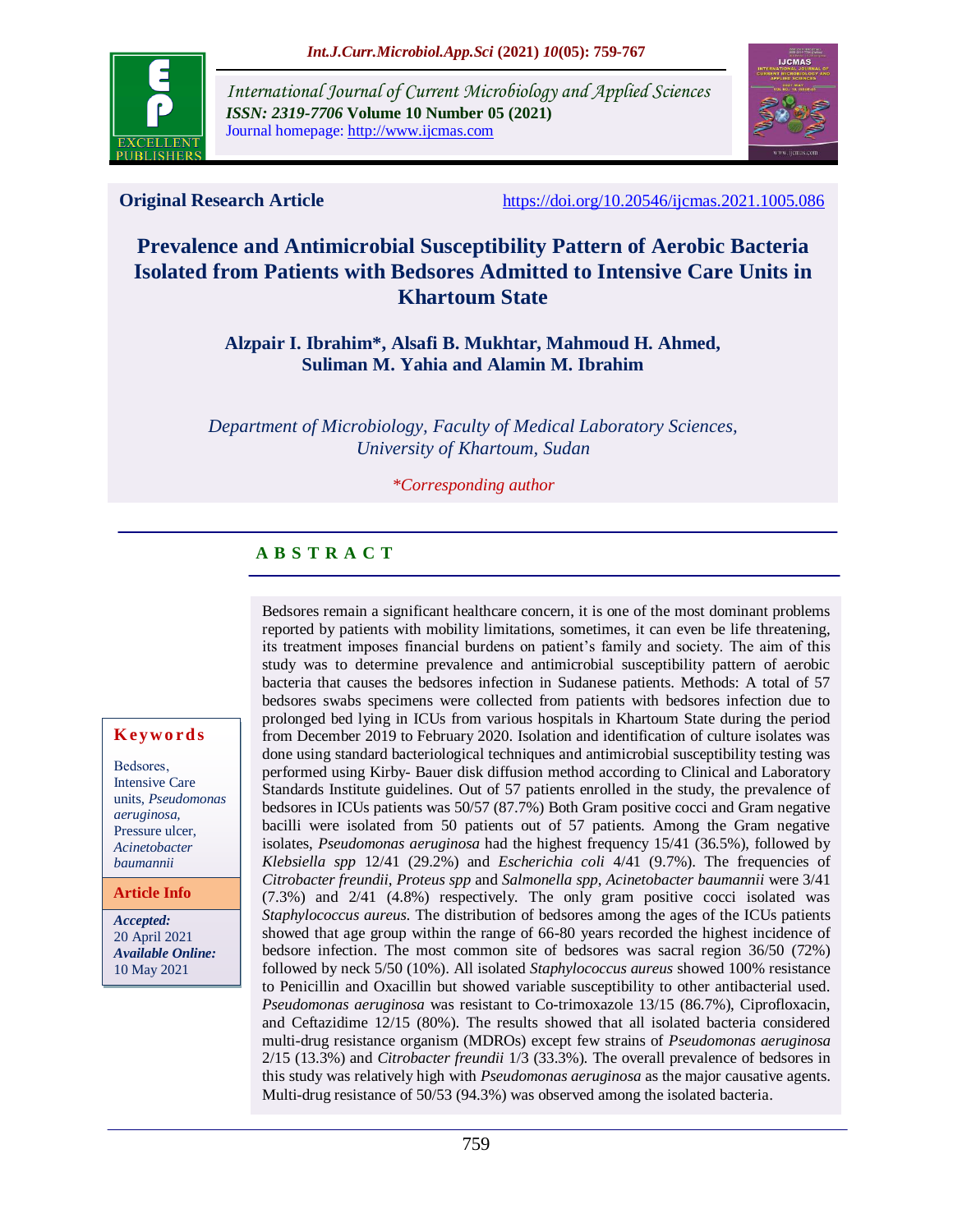# **Introduction**

Bedsores defined as a painful often reddened area of degenerating ulcerated skin caused by pressure and lack of movement, and worsened by exposure to urine or other irritating substance on skin (Yarkony, 1994). Bedsores also known as pressure ulcer or decubitus ulcer. It is one of the most dominant problems reported by patients with mobility limitation, sometimes it can even be life threatening and its treatment imposes financial burdens on patients family and society (Repić *et al.,* 2014; Agrawal *et al.,* 2012). Moreover bedsores have been described as one the most costly and physically debilitating complication in the 20th century and represent the third most expensive disorder after cancer and cardiovascular diseases *(Burdette-Taylor et al.,* 2002). The microorganisms like Enterobacteriaceae (*Escherichia coli* and *Klebsiella pneumoniae*) and non-fermenting GNB mainly *Pseudomonas aeruginosa* and *Staphylococcus aureus* are frequently associated with bedsores infection and some of this isolated bacteria exhibit multi resistant to different antibiotics including; *Pseudomonas aeruginosa*, *Proteus spp*, *Klebsiella spp*, Methicillin resistant *Staphylococcus aureus* (MRSA), *Acinetobacter spp*, *Escherichia coli* and *Enterobacter spp* (Braga *et al.,* 2017). The World Health Organization (WHO) uses the incidence and prevalence of pressure ulcers as an indicator of the quality of patient care services and treatment principles (Ghodela *et al.,* 2018).A good prevention and treatment is obligatory to avoid bedsores that can easily infect and lead to more morbidity. Curative dressings can help wound healing and avoid further problems (Chhugani *et al.,* 2017). All pus related infections including bed sore are tricky to manage now a days due to multi-drug resistant (MDRs) bacteria (due to widespread use of prophylactic and empiric antibiotics), increased severity of illness and greater

numbers of immune-compromised patients undergoing surgical procedures (Sarin *et al.,* 2013). The main purpose of the present study was to assess the prevalence of aerobic bacteria isolated from bedsores infection from patients admitted to intensive care unit in Khartoum state and determine their antimicrobial susceptibility patterns.

## **Materials and Methods**

Descriptive Cross sectional study was conducted from December 2019 to February 2020. Fifty seven bedsores swabs specimens were collected from patients admitted to intensive care unit at Soba University Hospital, Royal care International Hospital, Military Hospital and Omdurman Teaching Hospital. All swabs specimens were inoculated under aseptic technique in 5% Blood agar, MacConkey agar and Mannitol salt agar prepared according to manufacturer's instruction. The inoculated culture media were incubated aerobically at 37C<sup>o</sup> overnight. Gram staining was carried out initially to study morphological characteristics of clinical isolates, all Gram positive cooci identified by standard bacteriological test including; catalase test, DNAse test, coagulase test and Novobiocin sensitivity test was done to identify Staphylococcus spp. Gram negative bacilli isolates were identified by standard conventional biochemical tests including; motility test, oxidase test, Kligler iron agar, Citrate utilization test, Urease hydrolysis test, Methyl Red test and Indole production test. Antimicrobial susceptibility test for all isolates was performed by Kirby-Bauer disc diffusion method using Muller Hinton agar according to clinical laboratory standards institute (CLSI) guideline using Muller-Hinton agar (MH) (CLSI, 2015). The antibiotics discs (oxoid limited, England) used in this study were Amoxicillin (10μg), Chloramphenicol (30μg), Tetracycline (30μg), Ceftazidime (30μg), Meropenem (10μg), Gentamycin (10μg),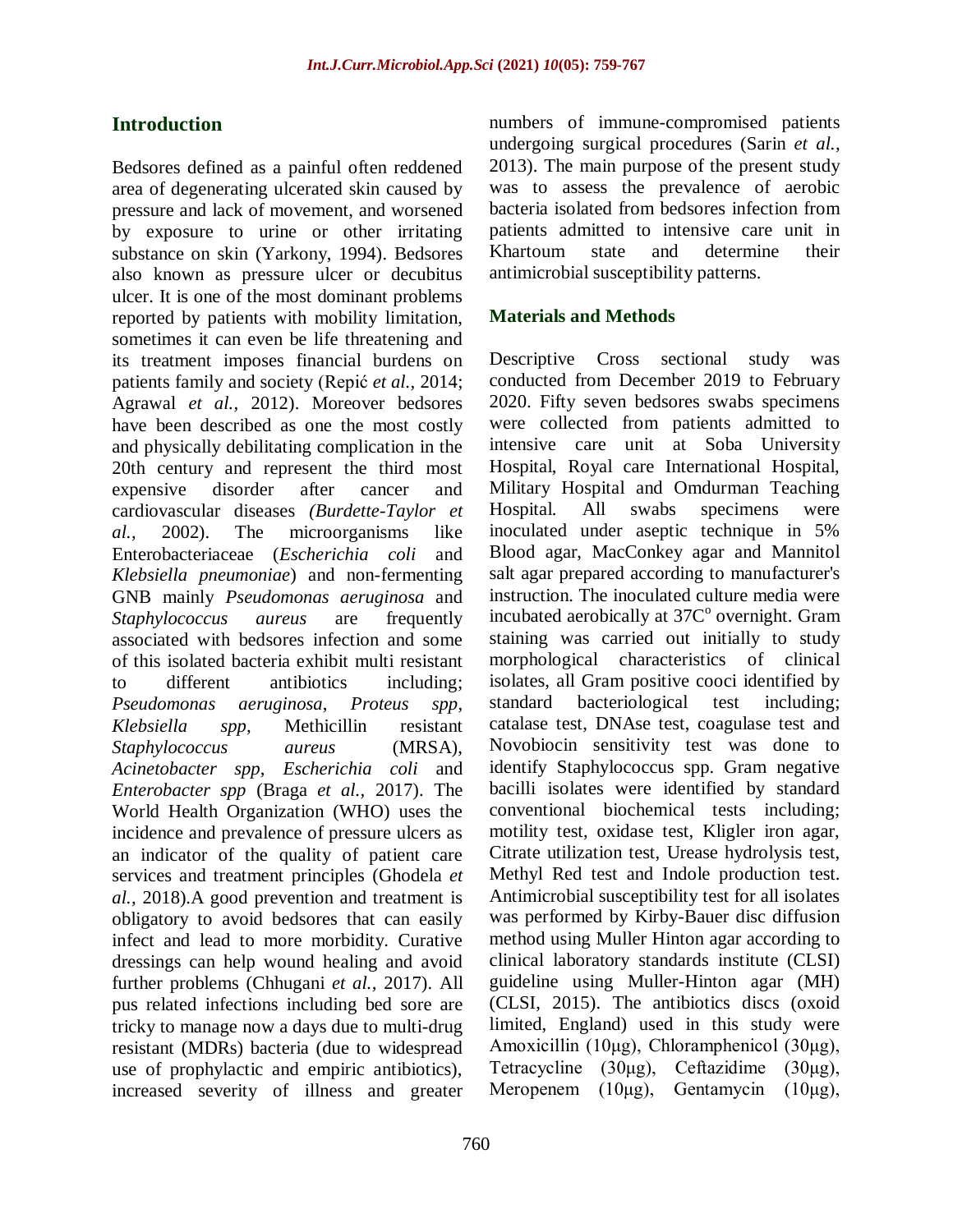Ciprofloxacin (5μg), Vancomycin (30μg), Erythromycin (15μg), Oxacillin (1μg), Cotrimoxazole  $(15\mu g)$ , Doxacillin  $(10\mu g)$ Penicillin (10μg). *Staphylococcus aureus* ATCC 25923 strain was used as control organism for gram positive cocci and *Escherichia coli* ATCC 25922 strain for gram negative bacilli respectively. Organisms that showed resistance to multiple types, classes or subclasses of antimicrobial agents were considered as multi-drugs resistant (Magiorakos *et al.,* 2012).

## **Statistical analysis**

Data were statistically analysed using Statistical Packaged for Social Science (SPSS) software version 20, frequency and percentages were calculated for categorical and ordinal variables. Chi- square test was performed and p-value less than 0.05 considered statically significant.

## **Results and Discussion**

In the present study total number of 53 clinical microorganism were isolated from 57 bedsores swabs collected from Soba University Hospital, Royal care International Hospital, Military Hospital and Omdurman Teaching Hospital during the period from December 2019 to February 2020. Out of 57 swab specimens examined 50/57 (87.7%) were positive for bacterial growth consist of 47/50 (94%) swabs with pure bacterial isolates and 3/50 (6%) swabs with mixed pathogens and 7/57 (12.3%) swabs were negative for bacterial growth. The isolation rate was higher in males 36/50 (72%) compared to females 14/50 (28%) in which its relationship with bedsores incidence was insignificant statistically p-value (0.778). The highest overall infection rate was in the age group 66 - 80 years, while the lowest was in the age group 80 - 95 years, which were statically insignificant with p-value (0.679). The most

common infected sites was sacral region 36/50 (72%) followed by neck 5/50 (10%), buttock 4/50 (8%), leg 3/50 (6%) and heel 2/50 (4%), which statically insignificant p-value (0.569) as indicated in Table (1).

The most common isolates in this study were Gram negative bacilli 41/53 (77.3%) with predominant isolate *Pseudomonas aeruginosa*  15/41 (36.5%) followed by other bacilli like *Klebsiella spp* 12/41 (29.2%) 4/41 *Escherichia coli* (9.7%), *Citrobacter freundii* 3/41 (7.3%), *Proteus spp* 3/41 (7.3%), *Salmonella spp* 2/41 (4.8%) and *Acinetobacter baumannii* 2/41 (4.8%). In the Gram positive bacteria the main organism identified was *Staphylococcus aureus* 12/53 (22.6%) as shown in Table (2). The result showed insignificant relationship between isolated bacteria and underline disease and period of hospitalization p-value (0.181), (0.488) respectively.

The antimicrobial susceptibility patterns of isolated bacteria from bedsores revealed that all isolated *Staphylococcus aureus* were resistant to Penicillin and Oxacillin (100%) as shown in table (3). Meropenem is relatively effective formost isolated *Pseudomonas aeruginosa* and Gram negative bacilli except; *Proteus spp*, *Salmonella spp*, *Acinetobacter baumannii* and *Klebsiella pneumoniae* which were found to be (100%) resistant as indicated in table (4). *Pseudomonas aeruginosa* was resistant to Co-trimoxazole 13/15 (86.7%), Amoxicillin, Ciprofloxacin, and Ceftazidime  $(80\%)$ , as shown in table  $(5)$ . Out of 53 bacterial isolates introduced to multi-drug resistant organism criteria describes by clinical laboratory standards institute CLSI guidelines (resistant to three or more antimicrobial classes (*Livesley et al.,* 2002). All isolated bacteria considered as (MDROs) organism except few strain of *Pseudomonas aeruginosa* and *Citrobacter freundii* 2/15 (13.3%), 1/3 (33.3%) respectively shown in table  $(6)$ .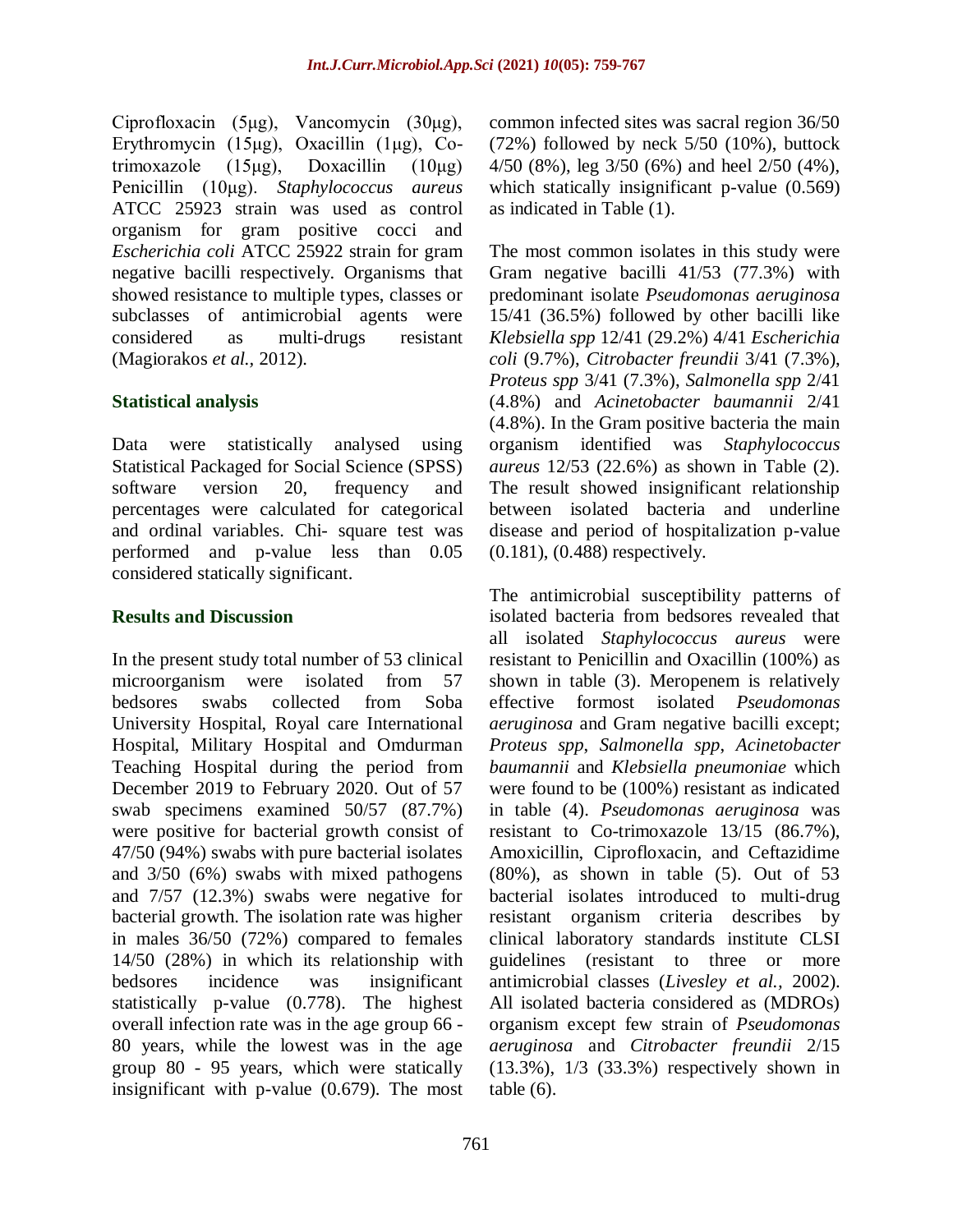| <b>Characteristics</b> | Number $(\% )$ of<br>tested | Number $(\% )$ of<br>culture positive | p-value |
|------------------------|-----------------------------|---------------------------------------|---------|
| <b>Gender</b>          |                             |                                       |         |
| <b>Male</b>            | 43/57 (75.4%)               | 36 (72%)                              |         |
| <b>Female</b>          | 14/57 (24.5%)               | 14 (28%)                              | .778    |
| <b>Total</b>           | 57 (100%)                   | $50(100\%)$                           |         |
| Age in year            |                             |                                       |         |
| $20 - 35$              | 12(21%)                     | 9(18%)                                |         |
| $36 - 50$              | 10(17.6%)                   | 9(18%)                                |         |
| $51 - 65$              | $10(17.6\%)$                | 9(18%)                                | .679    |
| $66 - 80$              | 21 (36.8%)                  | 20 (40%)                              |         |
| $81 - 95$              | 4(7%)                       | 3(6%)                                 |         |
| <b>Site of ulcer</b>   |                             |                                       |         |
| <b>Sacral</b>          | 38 (66.7%)                  | 36 (72%)                              |         |
| <b>Neck</b>            | $7(12.2\%)$                 | $5(10\%)$                             |         |
| <b>Buttock</b>         | $6(10.5\%)$                 | 4(8%)                                 | .569    |
| <b>Leg</b>             | 4(7%)                       | 3(6%)                                 |         |
| <b>Heel</b>            | $2(3.5\%)$                  | 2(4%)                                 |         |
| <b>Total</b>           | 57 (100%)                   | 50 (100%)                             |         |

| <b>Table.1</b> Socio-demographic and clinical characteristics of bedsores infected patients |
|---------------------------------------------------------------------------------------------|
| (December 2019 to February 2020)                                                            |

**Table.2** Distribution of positive bacterial isolates identified from bedsores swab specimens

| <b>Type of isolates</b>       | <b>Number of isolate</b> | Percentage |
|-------------------------------|--------------------------|------------|
| <b>Gram positive isolates</b> |                          |            |
| <b>Staphylococcus aureus</b>  | 12                       | 22.6%      |
| <b>Gram negative isolates</b> |                          |            |
| Pseudomonas aeruginosa        | 15                       | 28.3%      |
| <b>Proteus vulgaris</b>       | $\overline{2}$           | 3.7%       |
| Klebsiella ozaenae            | $\overline{4}$           | 7.5%       |
| Escherichia coli              | $\overline{4}$           | 7.5%       |
| <b>Proteus mirabilis</b>      | 1                        | 1.8%       |
| Citrobacter freundii          | 3                        | 5.8%       |
| Klebsiella pneumoniae         | 3                        | 5.8%       |
| Acinetobacter baumannii       | $\overline{2}$           | 3.7%       |
| Klebsiella oxytoca            | 5                        | 9.5%       |
| Salmonella spp                | $\overline{2}$           | 3.7%       |
| <b>Total</b>                  | 53                       | 100%       |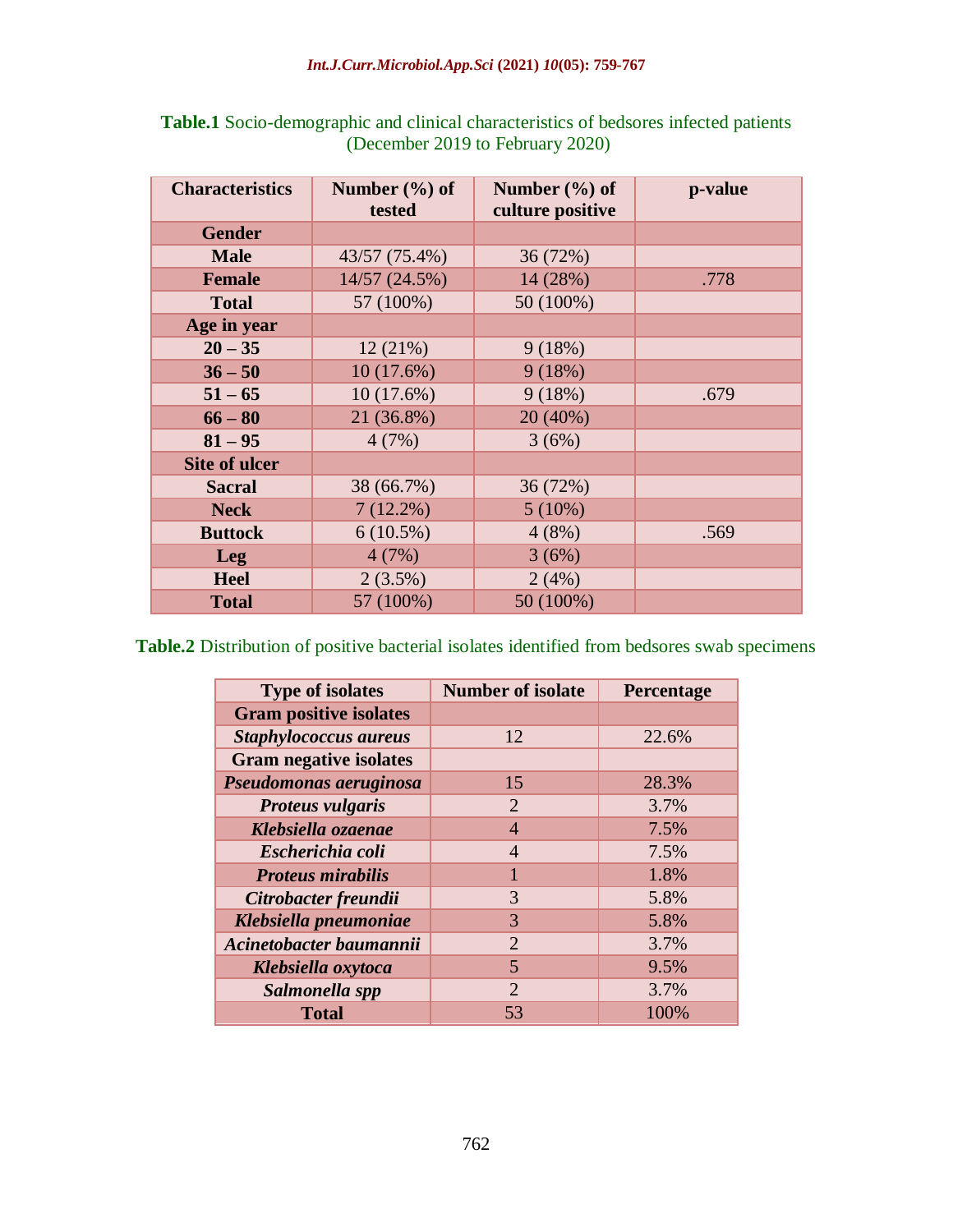#### *Int.J.Curr.Microbiol.App.Sci* **(2021)** *10***(05): 759-767**

| <b>Staphylococcus</b><br><i>aureus</i> | <b>Antimicrobial agent</b> |                                                                          |                          |  |   |  |  |  |  |  |
|----------------------------------------|----------------------------|--------------------------------------------------------------------------|--------------------------|--|---|--|--|--|--|--|
|                                        | <b>COT</b>                 | TE<br><b>AMX</b><br>GEN<br>OXA<br>CIP<br><b>ERY</b><br><b>PEN</b><br>VAN |                          |  |   |  |  |  |  |  |
| <b>Sensitive</b>                       |                            |                                                                          |                          |  | 4 |  |  |  |  |  |
| <b>Resistant</b>                       |                            |                                                                          | $\overline{\phantom{0}}$ |  |   |  |  |  |  |  |

#### **Table.3** Antimicrobial Susceptibility Pattern of *Staphylococcus aureus*

PEN = Penicillin; COT= Co-trimexazole; GEN = Gentamicin; TE = Tetracycline; ERY= Erythromycin OXA = Oxacillin; VAN = Vancomicin; AMX = Amoxicillin; CIP = Ciprofloxacin

#### **Table.4** Antimicrobial Susceptibility Pattern of *Enterobacteriacae* Isolated from Bedsores (December 2019 to February 2020)

| <b>Isolates</b>          | <b>Number of strains resistant to</b> |             |                |                |   |              |                |                |                |          |                |                |   |                |
|--------------------------|---------------------------------------|-------------|----------------|----------------|---|--------------|----------------|----------------|----------------|----------|----------------|----------------|---|----------------|
|                          |                                       | <b>CIP</b>  | <b>COT</b>     |                |   | <b>AMX</b>   |                | TE             | <b>GEN</b>     |          |                | <b>CAM</b>     |   | <b>MEM</b>     |
|                          | S                                     | $\mathbf R$ | S              | $\mathbf R$    | S | $\mathbf R$  | S              | $\mathbf R$    | S              | R        | S              | R              | S | $\overline{R}$ |
| <b>Proteus vulgaris</b>  |                                       |             | 0              | $\overline{2}$ |   |              | O              | $\overline{2}$ |                |          | $\overline{0}$ | $\overline{2}$ | 0 | $\overline{2}$ |
| Klebsiella ozaenae       |                                       | 3           | $\overline{0}$ | 4              | 0 | 4            | 0              | $\overline{4}$ | $\overline{2}$ | っ        | C              | $\overline{2}$ |   | 3              |
| Escherichia coli         |                                       | 3           |                | 4              |   | 4            | $\cup$         | $\overline{4}$ | 3              |          |                | $\mathbf 3$    | 4 | $\overline{0}$ |
| <b>Proteus mirabilis</b> | $\Omega$                              |             | 0              |                |   | $\mathbf{U}$ | $\cup$         |                |                | $\left($ | $\overline{0}$ |                |   |                |
| Citrobacter freundii     | $\overline{2}$                        |             |                | $\overline{2}$ |   | ↑            | $\overline{2}$ |                |                | っ        |                | $\overline{2}$ |   | $\overline{2}$ |
| Klebsiella pneumoniae    | $\overline{0}$                        | 3           | 1              | $\overline{2}$ |   | ∍            | O              | 3              | $\overline{2}$ |          | 0              | 3              | 0 | 3              |
| Klebsiella oxytoca       | $\overline{2}$                        | 3           | $\bigcap$      | 3              | 0 | 5            |                | $\overline{4}$ | $\overline{2}$ | 3        | ↑              | 3              | ↑ | 3              |
| Salmonella spp           |                                       |             |                | ◠              |   | ↑            | 0              | $\bigcap$      |                |          |                |                |   | $\overline{2}$ |

CAM = Chloramphenicol; COT = Co-trimexazole; GEN = Gentamicin; TE = Tetracycline; AMX= Amoxicillin CIP = Ciprofloxacin

## **Table.5** Antimicrobial Susceptibility Pattern of *Pseudomonas aeruginosa* and *Acintobacter baumanii*

| <b>Isolates</b>                          | <b>Number of strains resistant to</b> |            |               |             |            |   |     |   |               |            |              |            |   |       |
|------------------------------------------|---------------------------------------|------------|---------------|-------------|------------|---|-----|---|---------------|------------|--------------|------------|---|-------|
|                                          |                                       | <b>CIP</b> |               | <b>COT</b>  | <b>MEM</b> |   | D() |   |               | <b>GEN</b> |              | <b>AMX</b> |   | C A Z |
|                                          | S                                     |            | c             | $\mathbf R$ |            | R | S   | R | S             | R          | $\mathbf{C}$ | R          | S | R     |
| <b>Pseudomonas</b><br>aeruginosa         | J                                     |            | $\mathcal{D}$ | 13          | 6          | 9 |     | 0 | $\mathfrak b$ | 9          | 3            |            |   | 12    |
| <b>Acinetobacter</b><br><b>baumannii</b> |                                       |            |               |             |            | ↑ |     |   |               |            |              | ◠          |   | ⌒     |

CAM = Chloramphenicol; COT = Co-trimexazole; GEN = Gentamicin; CAZ= Ceftazidime; AMX= Amoxicillin CIP = Ciprofloxacin; DO = Doxycycline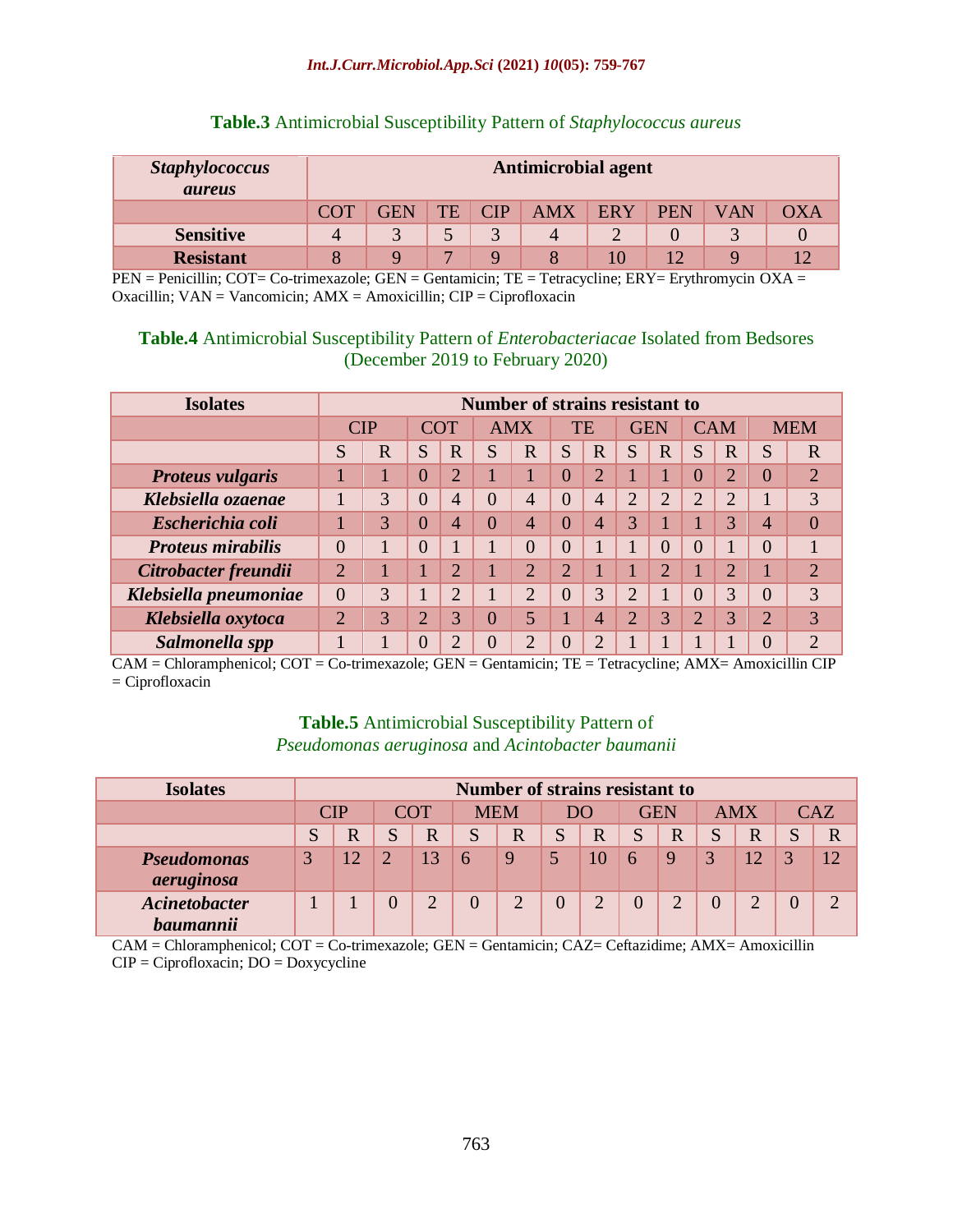| <b>Isolated bacteria</b>     | <b>Sensitive</b> | <b>Resistant (MDROS)</b> | <b>Total</b>   |
|------------------------------|------------------|--------------------------|----------------|
| <b>Pseudomonas</b>           | $2(13.3\%)$      | 13 (86.6%)               | 15             |
| aeruginosa                   |                  |                          |                |
| <b>Proteus vulgaris</b>      |                  | $2(100\%)$               | $\overline{2}$ |
| Klebsiella ozaenae           |                  | $4(100\%)$               | $\overline{4}$ |
| Escherichia coli             |                  | $4(100\%)$               | 4              |
| Citrobacter freundii         | $1(33.3\%)$      | $2(66.9\%)$              | 3              |
| Acinetobacter                |                  | $2(100\%)$               | $\overline{2}$ |
| baumannii                    |                  |                          |                |
| Salmonella spp               | $\Omega$         | $2(100\%)$               | $\overline{2}$ |
| <b>Proteus mirabilis</b>     |                  | $1(100\%)$               |                |
| <b>Staphylococcus aureus</b> |                  | 12 (100%)                | 12             |
| Klebsiella pneumoniae        |                  | $3(100\%)$               | 3              |
| Klebsiella oxytoca           |                  | $5(100\%)$               | 5              |

**Table.6** Antimicrobial Susceptibility Pattern for MDR- Bedsore Isolates

MDROS = Multi-Drugs Resistant Micro-organisms

Bedsores have important consequences both for patients and for the health care system. It can lead to severe or intolerable pain, are prone to infection and are associated with high mortality rates. They also inflict a considerable economic burden on the health care system (Reihani *et al.,* 2007). The present study describes the distribution and antimicrobial susceptibility pattern of aerobic bacterial species isolated from bedsores infection. The rate of bacterial isolation was 36/50 (72 %), 4/50 (28%) from male and female respectively, in which its relationship with bedsores incidence was statistically insignificant. This results is consistent with other studies done by (*Reihani et al.,* 2007), (Gallagher *et al.,* 2008) and (Mostafa Shokati Ahmadabad, 2015) in which there was no statistical association between genders and bedsores incidence rate. Moreover, the result showed that bedsores infection more common among age group 66-80 (40%). Which agrees with the findings of earlier work carried out by (Abbott *et al.,* 2002) who reported the bedsores were more common in men and in patients over 60 years of age. The present study reported that the frequency of bedsores with respect to the location on the body was

high at the sacral 36/50(72%) followed by neck 5/50(10%), buttock 4/50 (8%), leg 3/50(6%) and heel 2/50(4%). The same finding was reported in several recent studies by (Reihani *et al.,* 2007; Mostafa Shokati Ahmadabad, 2015) they showed that the most common sites were sacral regions (28.9%), (54%), (30%) respectively. The present study revealed that gram-negative bacteria were the prominent pathogens consisting 77.3% of the isolates with high frequency of *Pseudomonas aeruginosa* 15/41 (36.5%) followed by *Klebsiella spp* 12/41 (29.2%) 4/41 *Escherichia coli* (9.7%), *Citrobacter freundii* 3/41 (7.3%), Proteus spp3/41 (7.3%), *Salmonella spp* 2/41 (4.8%) and *Acinetobacter baumannii* 2/41 (4.8%). Similar to study by (Khanafari *et al.,* 2013) who repeated that *Pseudomonas aeruginosa* (60%), *Escherichia coli* (35%) and *Staphylococcus aureus* (5%) were dominant bacteria in all 20 bedsores samples. Also prospective study done by (Dolati *et al.,* 2017) was reported that the frequently of identified bacteria detected by aerobic culturing from the bedsores of all studied patients showed that *Pseudomonas species* 18/49 (36%) *Staphylococcus aureus* 16/49 (32%) *and Escherichia coli* 15/49 (30%) were the most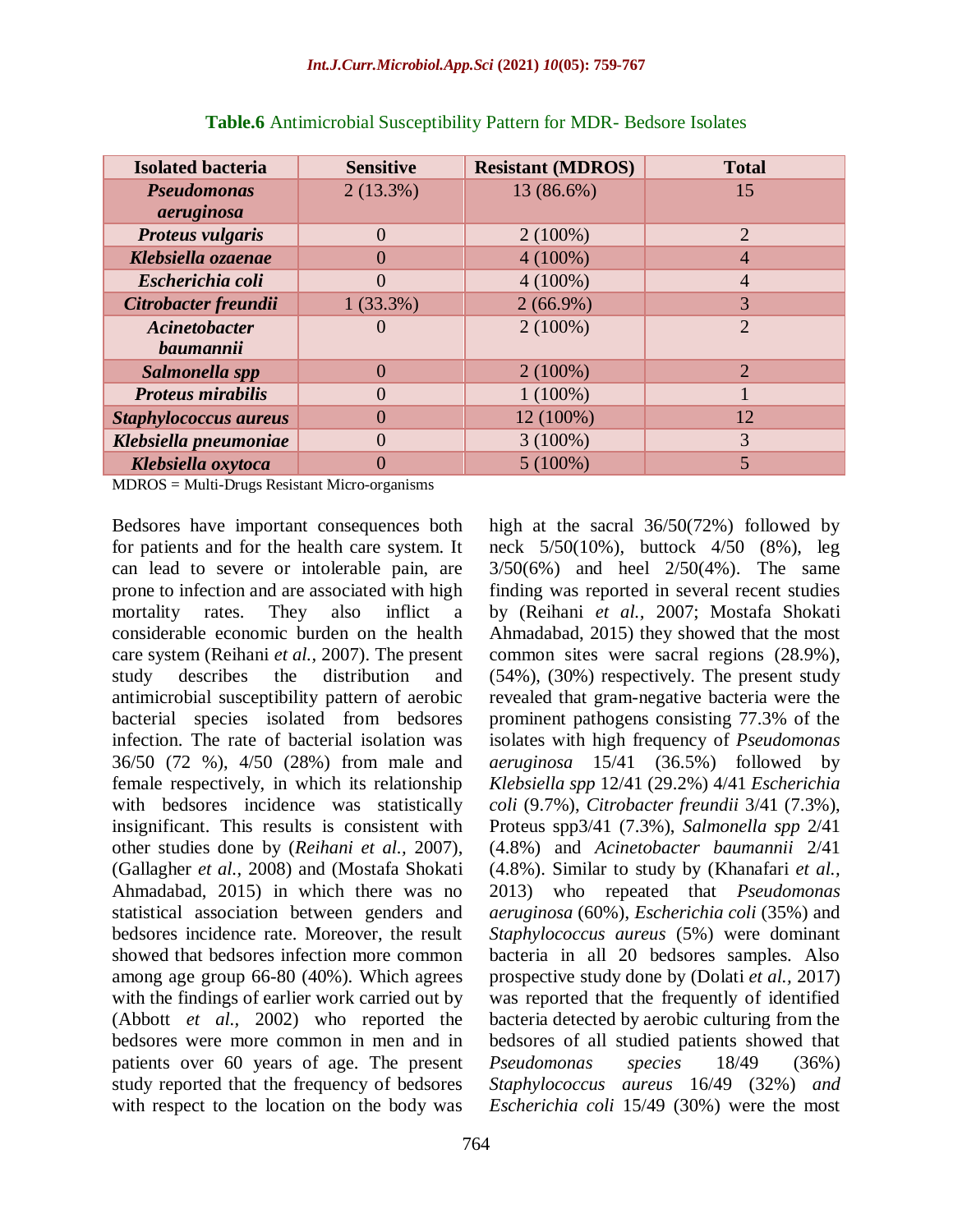abundant microorganisms isolated. However, *Proteus spp* 4/49 (8%) and *Klebsiella spp* 5/49 (10%) were less frequency. In contrast study by Ghaly have documented that *Staphylococcus epidermidis* was the most prominent pathogen isolated from pressure sore (31.4%) followed by *Proteus vulgaris* (28.6%), *Pseudomonas aeruginosa* (22.8%), *Escherichia coli* (8.6%), *Klebsiella pneumoniae* (5.8%) and *Staphylococcus aureus* (2.8%) *(Ghaly et al.,* 2010). The possible reason for variation in these studies could be attributed to differences in the populations investigated; diversity of bedsores sites, as well as timing of specimen collections. In the present study the majority of the isolates were obtained from patients already on antimicrobial treatment and this could have led to the low recovery of antimicrobial susceptible pathogens. According to achieved results from present study, it was found that87.7% of patients hospitalized in ICU affected by bedsores (pressure ulcer). While in a study conducted in four European countries was found that the PU prevalence in ICU was 14% in Italy 4% in Denmark, 38% in Netherlands and 49% in Germany (Weststrate *et al.,* 2001). A different studies reported that the incidence rate of PU was 16% in Spain *(Manzano et al.,* 2010), 15.5% in Turkey (Karayurt *et al.,* 2016), 39.3% in Saudi Arabia (Tayyib *et al.,* 2016), 13.6% in Brazil (Becker *et al.,* 2017). In addition, a prevalence study in the Dutch found that the PU prevalence was 28.7%. (Bours *et al.,* 2001).The differences in the prevalence could be due to different infection control programs and general hygiene levels of the country. All isolates *Staphylococcus aureus* in present study were resistant to penicillin and Oxicillin. Furthermore, our study identified that Meropenem and Doxacillin was the most effective antibiotic against Pseudomonas aeruginosa. On the other hand, most Gram negative bacteria were highly resistance to Co- trimoxazole and

Amoxicillin. Additionally Ciprofloxacin, Cotrimoxazole and Gentamycinare the most antibiotics that were used for treating bedsores infection in Khartoum state hospitals. However the drugs were given immediately upon admission either combined or alternatively depending on the severity of infection, but not on the types of pathogen or its pattern of sensitivity and this could be the cause of the prevalence of Multi-drugs resistant bacteria (94.3%) from the total isolates.

The present study findings indicate there are high prevalence of bedsores among patients admitted to intensive care unit in Khartoum state, with *Pseudomonas aeruginosa* as the most prevalent isolate bacterium in the bedsore patients, with 40% sensitivity to Meropenem, Gentamicin and 80% resistant to Amoxicillin, Ciprofloxacin and Ceftazidime. All *Staphylococcus aureus* isolates were resistant to Penicillin and Oxacillin (100%). Additionally all isolated bacteria considered MDROs organism except few strain of *Pseudomonas aeruginosa* and *Citrobacter freundii*. The high isolation rate of aerobic bacteria from bedsores and increased drug resistance to the commonly used antibiotics warrants the need for immediate measures ensuring effective infection prevention and rational use of antimicrobial agents leading to minimize infection rate and emergence of drug resistance also alarm for physicians to change their treatment pattern depending on antimicrobial susceptibility results.

## **References**

Abbott, C., Carrington, A., Ashe, H., Bath, S., Every, L., Griffiths, J., Hann, A., Hussein, A., Jackson, N. & Johnson, K. 2002. The North‐West Diabetes Foot Care Study: Incidence Of, And Risk Factors For, New Diabetic Foot Ulceration In A Community‐Based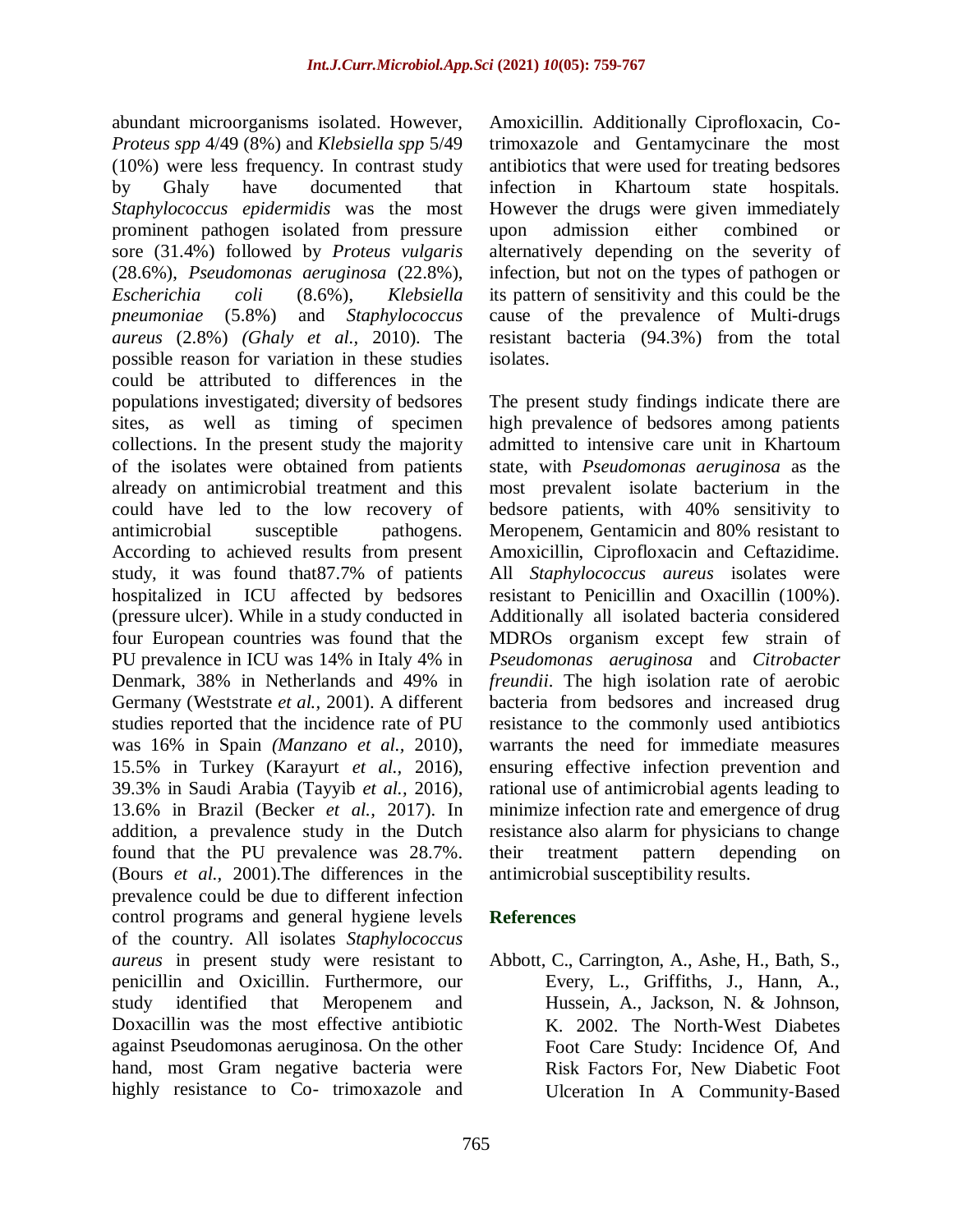Patient Cohort. *Diabetic Medicine,* 19**,** 377-384.

- Agrawal, K. & Chauhan, N. 2012. Pressure Ulcers: Back To The Basics. *Indian Journal Of Plastic Surgery: Official Publication Of The Association Of Plastic Surgeons Of India,* 45**,** 244.
- Becker, D., Tozo, T. C., Batista, S. S., Mattos, A. L., Silva, M. C. B., Rigon, S., Laynes, R. L., Salomão, E. C., Hubner, K. D. G., Sorbara, S. G. B. & Duarte, P. A. D. 2017. Pressure Ulcers In Icu Patients: Incidence And Clinical And Epidemiological Features: A Multicenter Study In Southern Brazil. *Intensive And Critical Care Nursing,* 42**,** 55-61.
- Bours, G., Laat, D. E., Halfens, R. & Lubbers, M. 2001. Prevalence, Risk Factors And Prevention Of Pressure Ulcers In Dutch Intensive Care Units. *Intensive Care Medicine,* 27**,** 1599-1605.
- Braga, I. A., Brito, C. S., Diogo Filho, A., Gontijo Filho, P. P. & Ribas, R. M. 2017. Pressure Ulcer As A Reservoir Of Multiresistant Gram-Negative Bacilli: Risk Factors For Colonization And Development Of Bacteremia. *Brazilian Journal Of Infectious Diseases,* 21**,** 171-175.
- Burdette-Taylor, S. R. & Kass, J. 2002. Heel Ulcers In Critical Care Units: A Major Pressure Problem. *Critical Care Nursing Quarterly,* 25**,** 41-53.
- Chhugani, M., Jacob, S. M. & James, M. M. 2017. Nursing Care: Making A Big Difference In Stage 3 Bed Sore. *Int. J. Nurs. Midwif. Res,* 4**,** 4.
- Clsi, W. L. 2015. M02-A11: Performance Standards For Antimicrobial Disk Susceptibility Tests; Approved Standard. Clsi (Clinical And Laboratory Standards Institute), Vol32 (1).
- Dolati, M., Javadi, A., Kariz, S. Z. & Saki, B. G. 2017. Phenotypic And Molecular

Identification Of Bacteria Involved In Decubitus Ulcers. *Journal Of Medical Bacteriology,* 6**,** 45-55.

- Gallagher, P., Barry, P., Hartigan, I., Mccluskey, P., O'connor, K. & O'connor, M. 2008. Prevalence Of Pressure Ulcers In Three University Teaching Hospitals In Ireland. *J Tissue Viability,* 17**,** 103-9.
- Ghaly, M., Shalaby, M., Shash, S., Baraka, D. & Aly, R. 2010. Control Of Bacterial Contamination Of Bed Sores By Using Some Natural Extracts. *Journal Of Applied Sciences Research***,** 70-80.
- Ghodela, N. & Dudhamal, T. 2018. Management Of Bed Sores With Thumari Gel [Securinega Leucopyrus (Willd.) Muell.]-An Extra-Pharmacopeal Drug-A Case Study. *International Journal Of Ayush Case Reports,* 2**,** 20-25.
- Karayurt, O., Akyol, O., Kilicaslan, N., Akgun, N., Sargin, U., Kondakci, M., Ekinci, H. & Sari, N. 2016. The Incidence Of Pressure Ulcer In Patients On Mechanical Ventilation Andeffects Of Selected Risk Factors On Pressure Ulcer Development. *Turk J Med Sci,* 46**,** 1314-1322.
- Khanafari, A., Yaghoub Nezhad Zangeneh, G. & Sharifnia, F. 2013. Combined Application Of Microbial Cellulose And Papaver Macrostomum Extract On Bedsore Microorganisms. *Jundishapur Journal Of Microbiology*.
- Livesley, N. J. & Chow, A. W. 2002. Infected Pressure Ulcers In Elderly Individuals. *Clinical Infectious Diseases***,** 1390- 1396.
- Magiorakos, A.-P., Srinivasan, A., Carey, R., Carmeli, Y., Falagas, M., Giske, C., Harbarth, S., Hindler, J., Kahlmeter, G. & Olsson-Liljequist, B. 2012. Multidrug-Resistant, Extensively Drug-Resistant And Pandrug-Resistant Bacteria: An International Expert